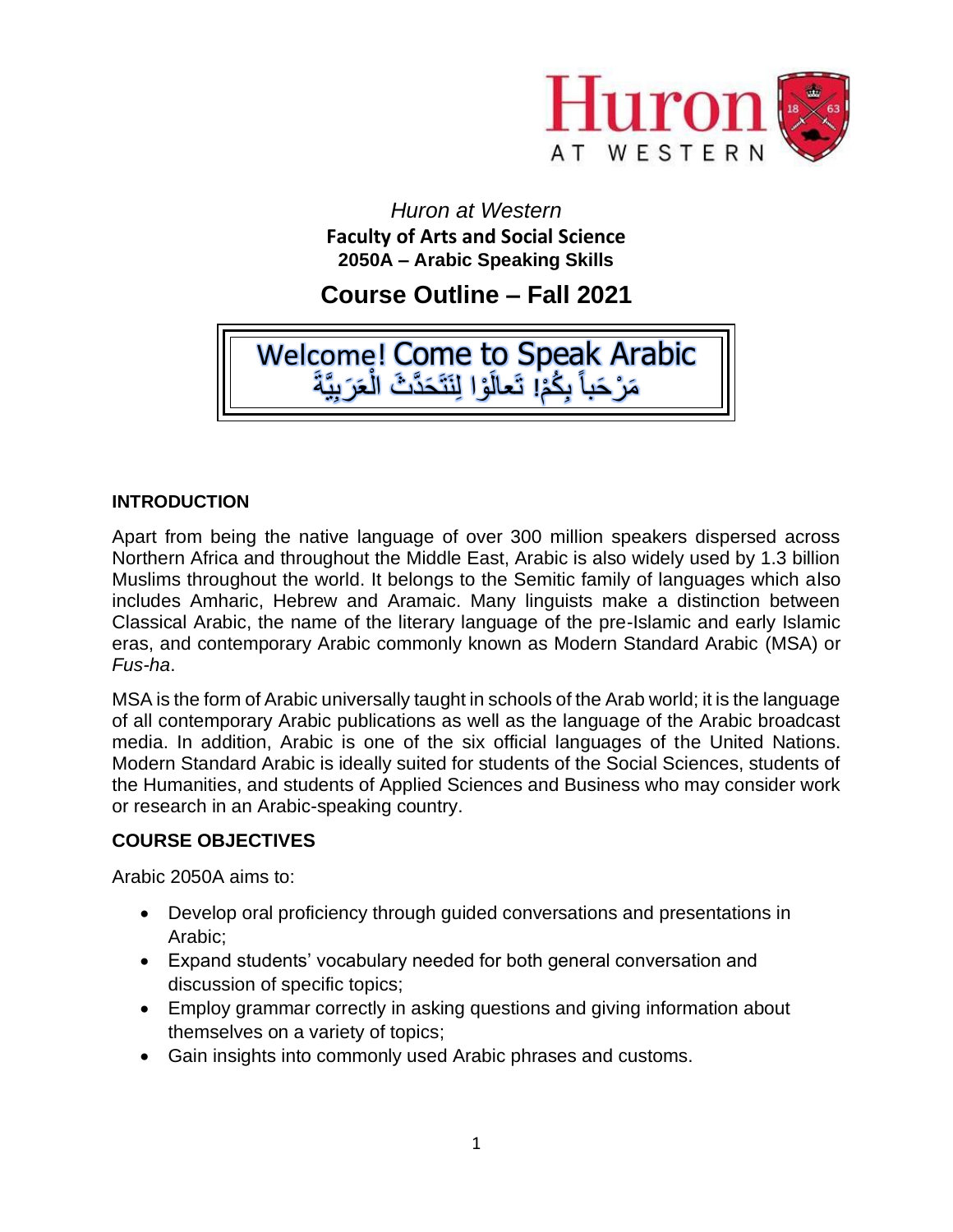# **LEARNING OUTCOMES**

Upon the successful completion of this course, students will have the ability to:

- Speak about themselves with confidence in a variety of situations;
- Engage in basic conversations involving questions and answers;
- Express emotions and discuss various issues orally in Arabic;
- Recognize the cultural differences between the Arab world and that of North America.

# **INSTRUCTOR:**

Name: Dr. Yahya Kharrat Office: UC#4308 Phone: 519-661-2111 x85099 Email: ykharrat@uwo.ca Office hours: Available upon request. Email: [ykharrat@uwo.ca](mailto:ykharrat@uwo.ca) My office hours are by appointment only. I can see you in person or talk to you over the phone to answer any questions or hold one-on-one Zoom meetings to discuss topics that may need further clarification.

**Class Time**: Tuesday, 2:30 - 5:30 **Class Location:** V214

# **TEXTBOOK:**

- 1. **Required Text:**
	- Yahya Kharrat, *Welcome! Come to Speak Arabic*; Second Edition, 2021.
- 2. **Recommended Text:**
	- Dictionary of Modern Written Arabic, Hans Wehr

# **STUDENT EVALUATION:**

- Engagement 10%
- Answering exercises 5%
- Role playing 15%
- Vocabulary quizzes 20%
- Presentations 20%
- Oral Assessments 30%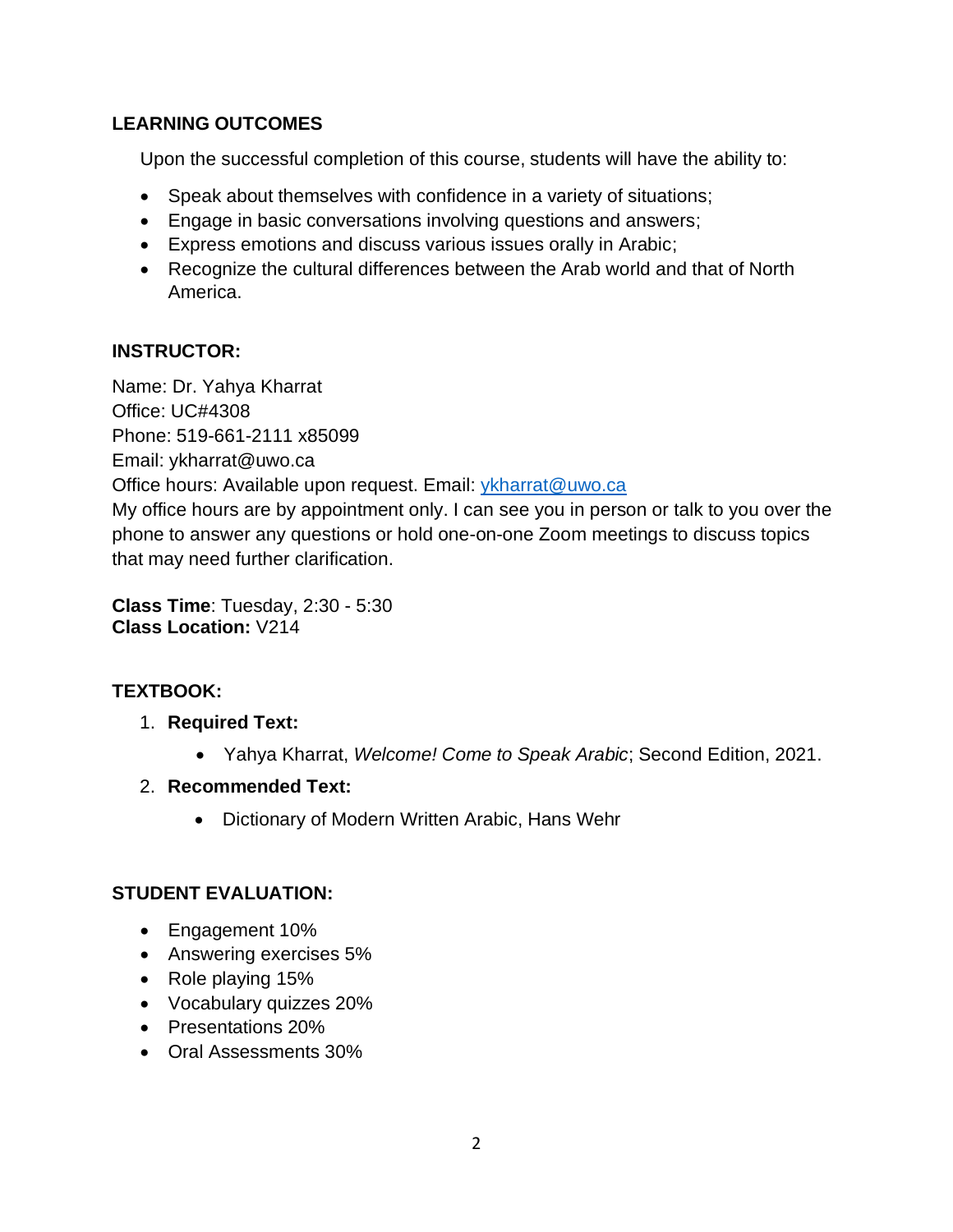# **Notes about Evaluation**

**Engagement:** Students are required to participate actively in online lectures. They must engage and converse with their classmates and professor during class discussions and make comments on YouTube sessions they watch in class.

**Answering Exercises:** Students are required to answer the assigned questions written in the textbook to receive the full 5%. The professor will check for completion of this component and will check random exercise questions.

**Vocabulary Quizzes:** In each lecture, new vocabulary words based on the topic covered will be presented to students. It is the students' responsibility to memorize and apply the vocabulary words in their role playing and presentation. There will be four vocabulary quizzes administered by the instructor. Each vocab quiz is wroth 5% of the final grade. This is worth 20% of the final grade

**Role Play:** The students will be engaged with role-playing scenarios that require them to express their opinions and act out real-life situations. They will be also asked to initiate conversation using appropriate vocabulary stated in the lesson.

**Presentation**: Every student will deliver a presentation of between 7 and 10 minutes on a selected topic approved by the professor. The topic must pertain to an aspect of Arabic culture and relate to an Arabic-speaking country, its traditions, practices, etc.

**Oral Assessments:** At the end of the course, the professor will meet with all students individually and test them orally on topics covered throughout the term. The oral assessment will take about 10-15 minutes and will cover material that is cumulative from the entire course.

# **Prerequisite**

As a prerequisite to Arabic 2050A, prior knowledge of the Arabic writing system is essential. Students must demonstrate the use of Arabic rudiments such as Arabic letters, diacritical marks, vowels, etc. Students proficient in Arabic speaking skills are not eligible to take this course 2050A. At the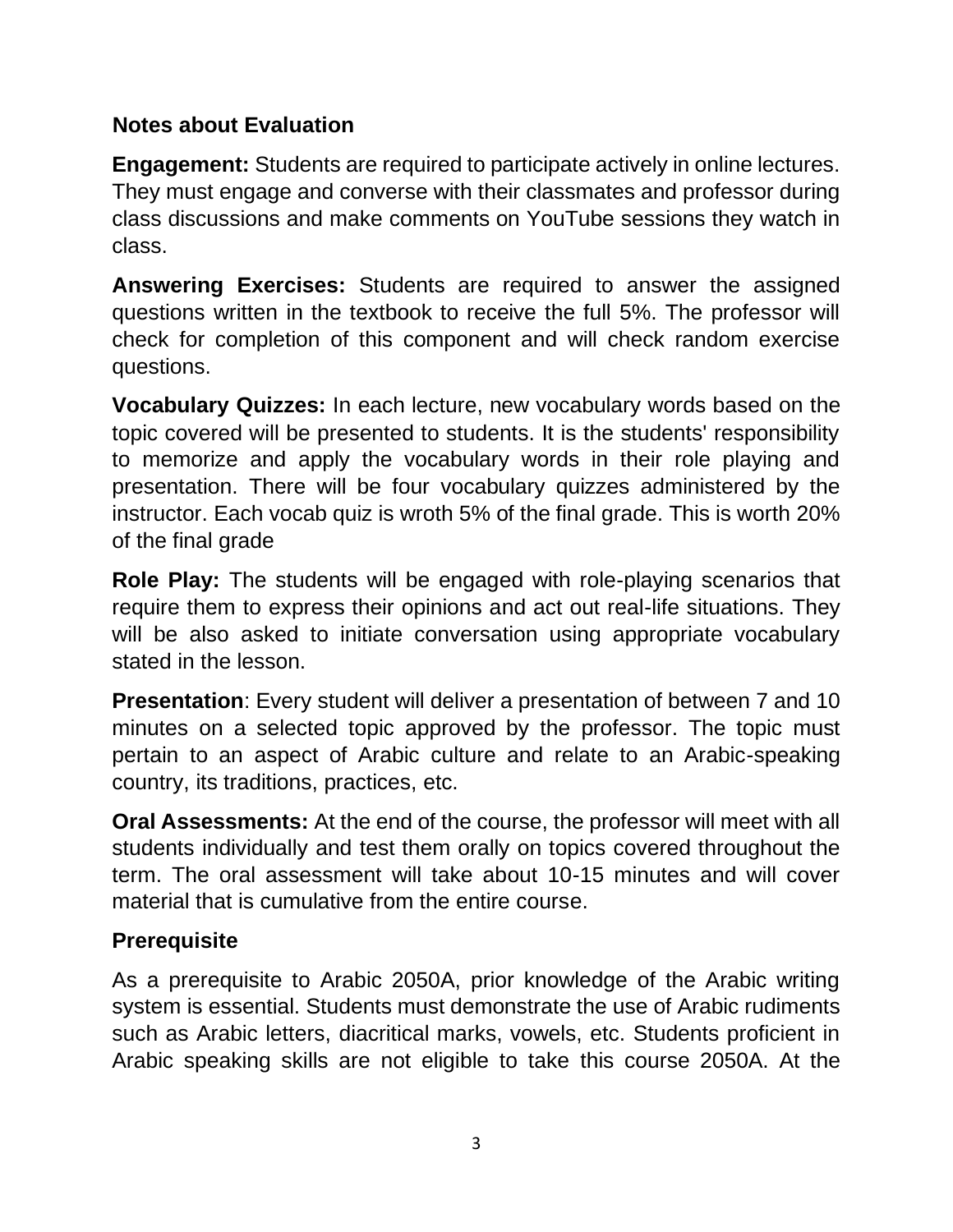professor's discretion, any fluent Arabic speaking students **will be reported to the Dean's office and removed from the class.**

# **Tentative Schedule**

| <b>Month</b>      | Day            | <b>Topic</b>                                                         | <b>Notes</b>    |
|-------------------|----------------|----------------------------------------------------------------------|-----------------|
| September<br>2021 | 14             | Introduction to the Class. Running a<br>conversation                 |                 |
|                   | 21             | لِقاءٌ غَيْرُ مُتَوَقَّعٍ - Unexpected Meeting                       |                 |
|                   | 28             | الدِّر اسَاتُ الْعُلْيَا - Post Graduate Studies                     |                 |
| October           | 5              | واجباتُ الصَّداقَةِ - The Duties of Friendship                       | vocab quiz      |
|                   | 12             | الْبَحْثُ عَنْ شِقَّةٍ - Looking for an Apartment                    | Pres.<br>begins |
|                   | 19             | نُرْ هَةٌ جَمِيلَةٌ - A Lovely Picnic                                | vocab quiz      |
|                   | 26             | عارِضٌ صِحِّيٌّ - Under the Weather                                  |                 |
| November          | $\overline{2}$ | <b>Reading Week (Nov. 1-7)</b>                                       |                 |
|                   | 9              | مُناسَبَةٌ سَعِيدَةٌ - Joyful Occasion                               | vocab quiz      |
|                   | 16             | زِيارَةٌ لِطَبِيبَةِ الْأَسْنانِ - A Visit to the Dentist            |                 |
|                   | 23             | الْفُصُولُ السَّنَوِيَّةُ - Țhe Four Annual Seasons<br>الْأَرْبَعَةُ | vocab quiz      |
|                   | 30             | طُمُو حاتٌ نَبِيلَةٌ - Noble Ambitions                               | Pres. ends      |
| December          | $\overline{7}$ | <b>Oral Assessment</b>                                               |                 |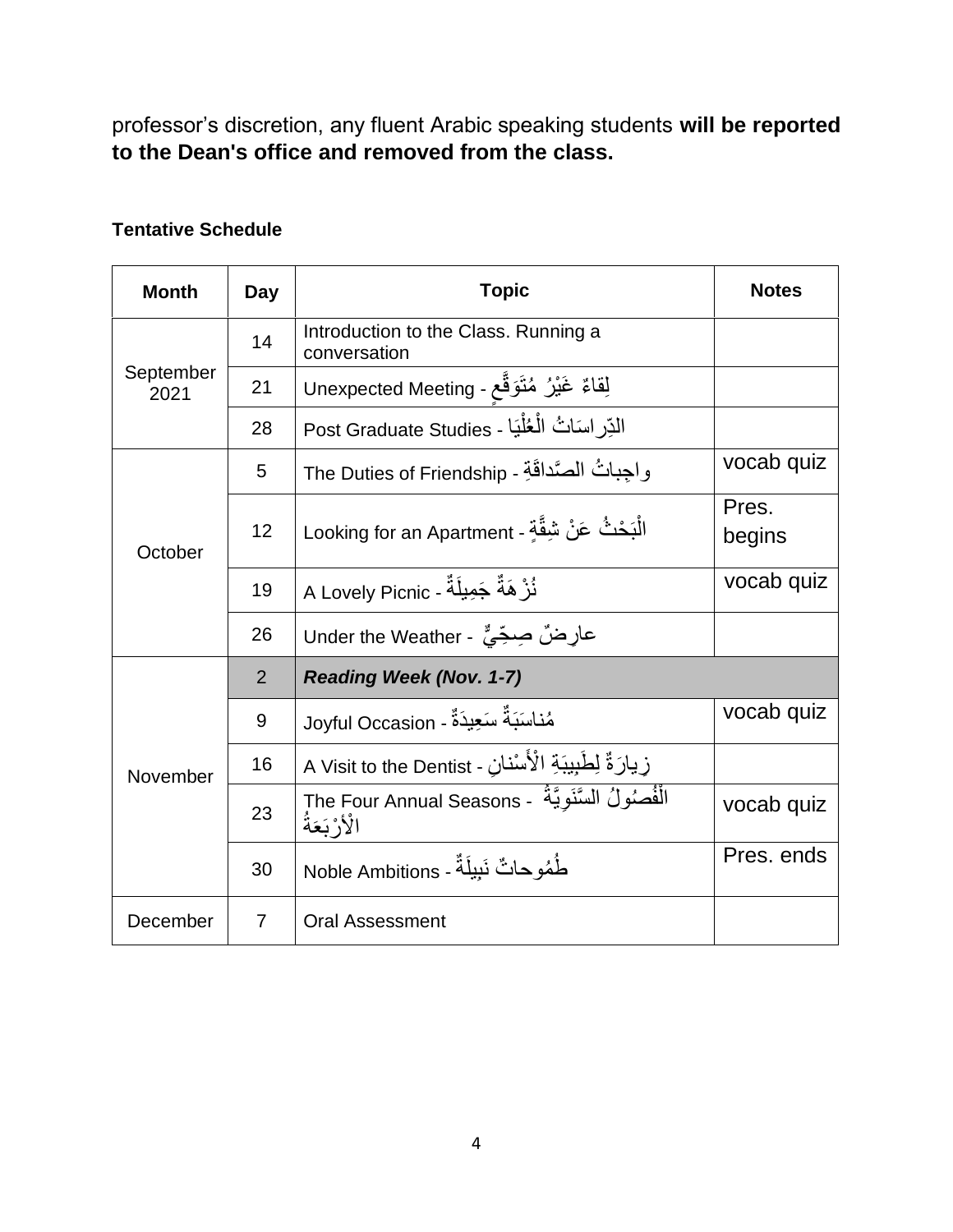

# **Appendix to Course Outlines: Academic Policies & Regulations 2021 - 2022**

#### **Prerequisite and Antirequisite Information**

Students are responsible for ensuring that they have successfully completed all course prerequisites and that they have not completed any course antirequisites.Unless you have either the requisites for this course or written special permission from your Dean to enroll in it, you may be removed from this course and it will be deleted from your record. This decision may not be appealed. You will receive no adjustment to your fees in the event that you are dropped from a course for failing to have the necessary prerequisites.

#### **Pandemic Contingency**

In the event of a COVID-19 resurgence during the course that necessitates the course delivery moving away from face-to-face interaction, all remaining course content will be delivered entirely online, typically using a combination of synchronous instruction (i.e., at the times indicated in the timetable) and asynchronous material (e.g., posted on OWL for students to view at their convenience). Any remaining assessments will also be conducted online at the discretion of the course instructor. In the unlikely event that changes to the grading scheme are necessary, these changes will be clearly communicated as soon as possible.

#### **Student Code of Conduct**

Membership in the community of Huron University College and Western University implies acceptance by every student of the principle of respect for the rights, responsibilities, dignity and well-being of others and a readiness to support an environment conducive to the intellectual and personal growth of all who study, work and live within it. Upon registration, students assume the responsibilities that such registration entails. While in the physical or online classroom, students are expected to behave in a manner that supports the learning environment of others. Please review the Student Code of Conduct at: [https://huronatwestern.ca/sites/default/files/Res%20Life/Student%20Code%20of%20Conduct%20-](https://huronatwestern.ca/sites/default/files/Res%20Life/Student%20Code%20of%20Conduct%20-%20Revised%20September%202019.pdf) [%20Revised%20September%202019.pdf.](https://huronatwestern.ca/sites/default/files/Res%20Life/Student%20Code%20of%20Conduct%20-%20Revised%20September%202019.pdf)

#### **Attendance Regulations for Examinations**

A student is entitled to be examined in courses in which registration is maintained, subject to the following limitations:

- 1) A student may be debarred from writing the final examination for failure to maintain satisfactory academic standing throughout the year.
- 2) Any student who, in the opinion of the instructor, is absent too frequently from class or laboratory periods in any course will be reported to the Dean of the Faculty offering the course (after due warning has been given). On the recommendation of the Department concerned, and with the permission of the Dean of that Faculty, the student will be debarred from taking the regular examination in the course. The Dean of the Faculty offering the course will communicate that decision to the Dean of the Faculty of registration.

Review the policy on Attendance Regulations for Examinations here: [https://www.uwo.ca/univsec/pdf/academic\\_policies/exam/attendance.pdf.](https://www.uwo.ca/univsec/pdf/academic_policies/exam/attendance.pdf)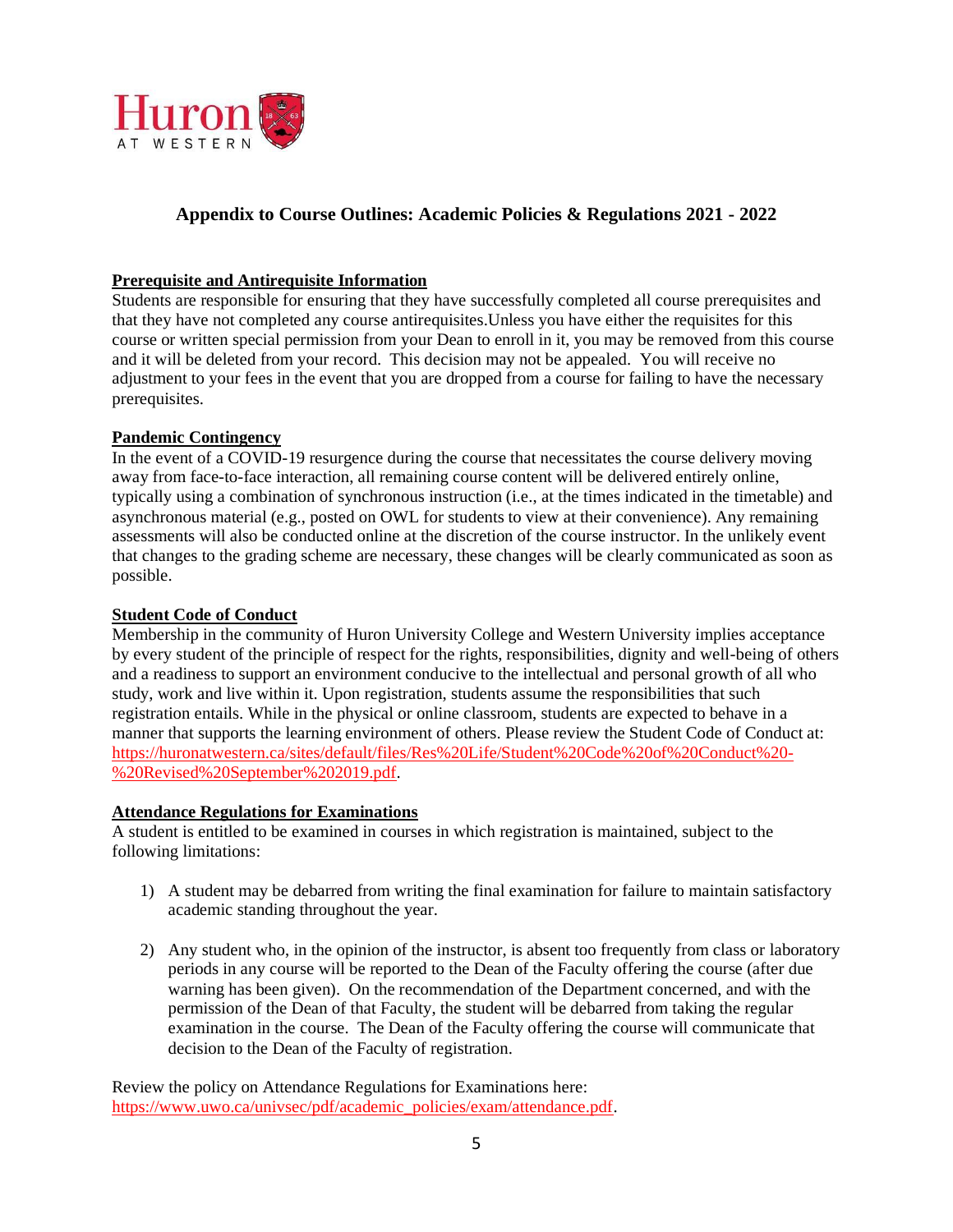## **Statement on Academic Offences**

Scholastic offences are taken seriously and students are directed to read the appropriate policy, specifically, the definition of what constitutes a Scholastic Offence, at the following website: [https://www.uwo.ca/univsec/pdf/academic\\_policies/appeals/scholastic\\_discipline\\_undergrad.pdf.](https://www.uwo.ca/univsec/pdf/academic_policies/appeals/scholastic_discipline_undergrad.pdf) The appeals process is also outlined in this policy as well as more generally at the following website: [https://www.uwo.ca/univsec/pdf/academic\\_policies/appeals/appealsundergrad.pdf.](https://www.uwo.ca/univsec/pdf/academic_policies/appeals/appealsundergrad.pdf)

## **Turnitin.com**

All required papers may be subject to submission for textual similarity review to the commercial plagiarism detection software under license to the University for the detection of plagiarism. All papers submitted for such checking will be included as source documents in the reference database for the purpose of detecting plagiarism of papers subsequently submitted to the system. Use of the service is subject to the licensing agreement, currently between The University of Western Ontario and Turnitin.com [\(http://www.turnitin.com\)](http://www.turnitin.com/).

## **Statement on Use of Electronic Devices**

It is not appropriate to use electronic devices (such as, but not limited to, laptops, cell phones) in the classroom for non-classroom activities. Such activity is disruptive and distracting to other students and to the instructor, and can inhibit learning. Students are expected to respect the classroom environment and to refrain from inappropriate use of technology and other electronic devices in class.

## **Statement on Use of Personal Response Systems ("Clickers")**

Personal Response Systems ("clickers") may be used in some classes. If clickers are to be used in a class, it is the responsibility of the student to ensure that the device is activated and functional. Students must see their instructor if they have any concerns about whether the clicker is malfunctioning. Students must use only their own clicker. If clicker records are used to compute a portion of the course grade:

- the use of somebody else's clicker in class constitutes a scholastic offence
- the possession of a clicker belonging to another student will be interpreted as an attempt to commit a scholastic offence.

### **Academic Consideration for Missed Work**

Students who are seeking academic consideration for missed work during the semester may submit a selfreported absence form online provided that the absence is **48 hours or less** and the other conditions specified in the Senate policy at

[https://www.uwo.ca/univsec/pdf/academic\\_policies/appeals/accommodation\\_illness.pdf](https://www.uwo.ca/univsec/pdf/academic_policies/appeals/accommodation_illness.pdf) are met.

Students whose absences are expected to last **longer than 48 hours**, or where the other conditions detailed in the policy are not met (e.g., work is worth more than 30% of the final grade, the student has already used 2 self-reported absences, the absence is during the final exam period), may receive academic consideration by submitting a Student Medical Certificate (for illness) or other appropriate documentation (for compassionate grounds). The Student Medical Certificate is available online at [https://www.uwo.ca/univsec/pdf/academic\\_policies/appeals/medicalform.pdf.](https://www.uwo.ca/univsec/pdf/academic_policies/appeals/medicalform.pdf)

All students pursuing academic consideration, regardless of type, must contact their instructors no less than 24 hours following the end of the period of absence to clarify how they will be expected to fulfill the academic responsibilities missed during their absence. **Students are reminded that they should consider carefully the implications of postponing tests or midterm exams or delaying submission of work, and are encouraged to make appropriate decisions based on their specific circumstances.**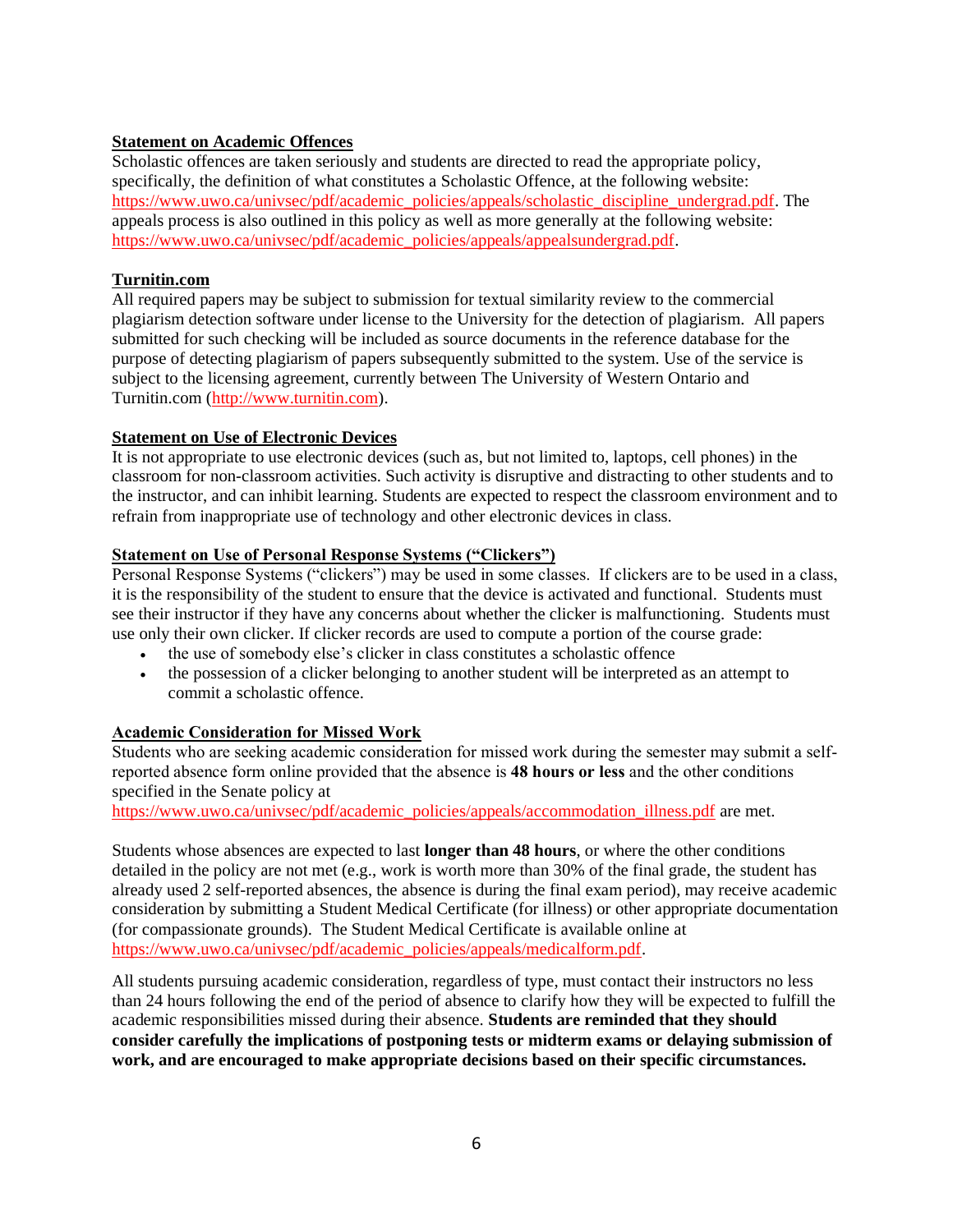Students who have conditions for which academic accommodation is appropriate, such as disabilities or ongoing or chronic health conditions, should work with Accessible Education Services to determine appropriate forms of accommodation. Further details concerning policies and procedures may be found at: [http://academicsupport.uwo.ca/.](http://academicsupport.uwo.ca/)

## **Policy on Academic Consideration for a Medical/ Non-Medical Absence**

## **(a) Consideration on Medical Grounds for assignments worth** *less than 10%* **of final grade: Consult Instructor Directly and Contact Academic Advising**

When seeking consideration on **medical grounds** for assignments worth *less than 10%* of the final course grade, and if the student has exceeded the maximum number of permissible Self-Reported absences, the student should contact the instructor directly. The student need only share broad outlines of the medical situation. The instructor **may** require the student to submit documentation to the academic advisors, in which case she or he will advise the student and inform the academic advisors to expect documentation. If documentation is requested, the student will need to complete and submit the [Student Medical Certificate.](https://www.uwo.ca/univsec/pdf/academic_policies/appeals/medicalform_15JUN.pdf) The instructor may not collect medical documentation. The advisors will contact the instructor when the medical documentation is received, and will outline the severity and duration of the medical challenge as expressed on the Student Medical Certificate and in any other supporting documentation. The student will be informed that the instructor has been notified of the presence of medical documentation, and will be instructed to work as quickly as possible with the instructor on an agreement for accommodation.

## **(b) Consideration on Non-Medical Grounds: Consult Huron Support Services/Academic Advising, or email [huronsss@uwo.ca.](mailto:huronsss@uwo.ca)**

Students seeking academic consideration for a **non-medical** absence (e.g. varsity sports, religious, compassionate, or bereavement) will be required to provide appropriate documentation where the conditions for a Self-Reported Absence have not been met, including where the student has exceeded the maximum number of permissible Self-Reported. All consideration requests must include a completed [Consideration Request Form.](https://huronatwestern.ca/sites/default/files/Forms/Academic%20Consideration%20Request%20Form%202020.pdf) Late penalties may apply at the discretion of the instructor.

Please review the full policy on Academic Consideration for medical and non-medical absence at: [https://www.uwo.ca/univsec/pdf/academic\\_policies/appeals/accommodation\\_illness.pdf.](https://www.uwo.ca/univsec/pdf/academic_policies/appeals/accommodation_illness.pdf) Consult [Huron](https://huronatwestern.ca/student-life/student-services/academic-advising/)  [Academic Advising](https://huronatwestern.ca/student-life/student-services/academic-advising/) at [huronsss@uwo.ca](mailto:huronsss@uwo.ca) for any further questions or information.

### **Support Services**

For advice on course selections, degree requirements, and for assistance with requests for medical accommodation, students should email an Academic Advisor in Huron's Student Support Services at [huronsss@uwo.ca.](mailto:huronsss@uwo.ca) An outline of the range of services offered is found on the Huron website at: [https://huronatwestern.ca/student-life/student-services/.](https://huronatwestern.ca/student-life/student-services/)

Department Chairs, Program Directors and Coordinators are also able to answer questions about individual programs. Contact information can be found on the Huron website at: [https://huronatwestern.ca/contact/faculty-staff-directory/.](https://huronatwestern.ca/contact/faculty-staff-directory/)

If you think that you are too far behind to catch up or that your workload is not manageable, you should consult your Academic Advisor. If you are considering reducing your workload by dropping one or more courses, this must be done by the appropriate deadlines. Please refer to the Advising website, <https://huronatwestern.ca/student-life/student-services/academic-advising/> or review the list of official Sessional Dates on the Academic Calendar, available here: [http://www.westerncalendar.uwo.ca/SessionalDates.cfm.](http://www.westerncalendar.uwo.ca/SessionalDates.cfm)